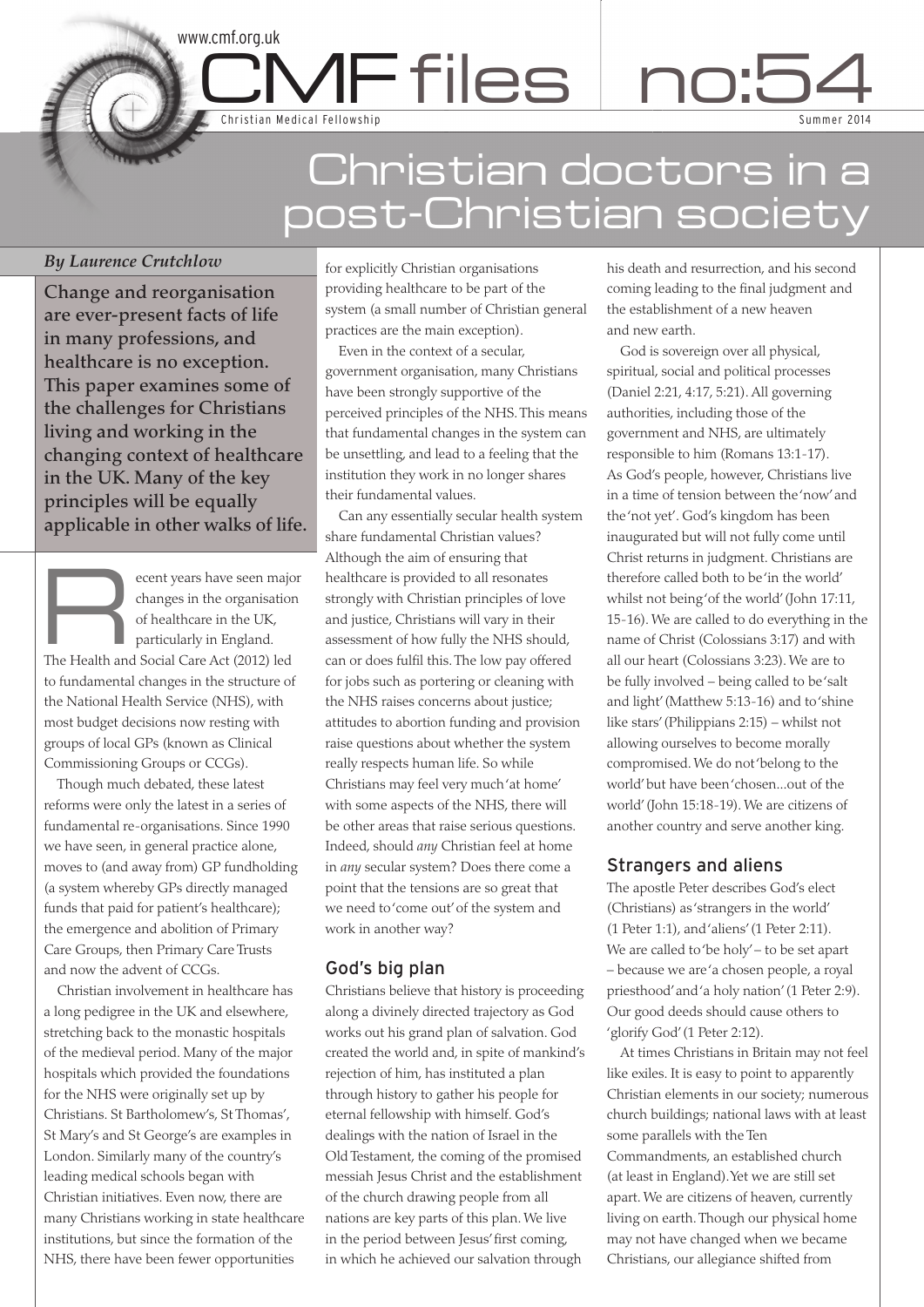earthly rulers to the one true ruler of the universe.

Seeing ourselves as exiles can be particularly hard to reconcile with working in the NHS. Aren't we carrying out God's commands and expressing his compassion as we care for the sick? At least some Christians are strongly wedded to the principle of providing care free at the point of need. Even if we feel'at home'in this system, we also need to reflect on things which are wrong.The constant change (one of the few certainties in the NHS) means that re-organisations of the system provide an opportunity to reflect on our real status at work; as workers dedicated to our jobs not for our own sake, but because it is the Lord whom we serve.

# How are exiles to behave?

For much of biblical history God's people have lived as exiles and have worked in state systems. Joseph, Esther, Mordecai, Nehemiah and Daniel and his friends served in state systems in the great empires of Egypt, Babylon, Media and Persia.The early Christians lived at the time when the Roman Empire was dominant and throughout the last twenty centuries have served in state systems and empires all over the world. If we accept that we are living as exiles in our current world of work, how should this affect our behaviour? Are there things we cannot go along with? Are there other things that we must just accept and get on with?

Fortunately we're not short of biblical guidance. Large parts of the Old Testament deal with the exile of the Israelites from Jerusalem.This of course was a much more obvious exile than ours in some ways – the Israelites were physically taken to Babylon in stages, as recounted in 2 Kings 24-25.

Daniel is perhaps the most famous example of an exiled Jew. Although he is best known for his refusal to compromise by continuing to worship God against King Darius'orders (Daniel 6:10), and refusing Nebuchadnezzar's food (Daniel 1:8), he worked hard and effectively within the alien Babylonian system and was rewarded with great responsibility for his integrity and commitment (Daniel 6:4). His close friends Shadrach, Meshach and Abednego were similarly honoured and promoted (Daniel 3:30).

As well as these and many other examples in Scripture, we have the instructions given

to the exiles by God through the prophet Jeremiah. Given the utter apostasy of Babylon, the instructions are quite surprising:'Build houses and settle down... marry and have sons and daughters... increase in number there'(Jeremiah 29:5-6). For anyone still tempted to try to destroy Babylon from within,'Seek the peace and prosperity of the city to which I have carried you into exile. Pray to the Lord for it, because if it prospers, you too will prosper.'

Daniel, it seems, followed just this advice. Earlier on, Joseph was effectively an exile when in Egypt. His pattern of behaviour is similar to Daniel's; there are certain'red lines'he did not cross (in his case not lying with Pharaoh's wife in Genesis 39:12), but at the same time he rose to a high position within Pharaoh's administration. He worked for the good of Egypt – but this ultimately turned out to be for the good of the Israelites as well. His position and intervention in Egypt was used by God to save his father Jacob and his family, including Judah, who would become the ancestor not only of David and Solomon, but of Jesus himself.

Jesus knew his mission and stayed focused on it but he did not ignore the wellbeing of the world he was in... ultimately dying to save its people

Indeed, Jesus'time on earth can be seen as a kind of exile. Not only his time as a literal exile as a baby in Egypt or his temptation in the desert, but his whole time on earth, away from his Father in heaven. Like Joseph and Daniel before him, Jesus knew his mission and stayed focused on it but he did not ignore the wellbeing of the world he was in, spending time healing the sick, speaking about injustices, and ultimately dying to save its people.

1 Peter affirms that we are exiles today too. It may not be as obvious as it was for the Israelites in Babylon, but we are ultimately citizens of heaven (Philippians 3:20). Anything we do here on earth is in the context of being exiles. So, how might the principles above work out in a changing health system?

# What has this to do with the modern NHS?

Being in exile is part of God's plan

It may not have seemed like it at the time as the Israelites were led off to Babylon, but their exile there was clearly intended by God.'This is what the LORD Almighty, the God of Israel, says to all those *I carried* into exile from Jerusalem to Babylon'(Jeremiah 29:4 – emphasis mine). Joseph's brothers' 'intended to harm'Joseph by selling him into slavery, but God'intended it for good to accomplish...the saving of many lives' (Genesis 50:20).

It may well be God's plan for us that we work in a largely secular environment, with mostly non-Christian colleagues and patients, who don't share our faith. Such an environment offers lots of opportunities to witness to the truth of the gospel through our words and actions, and to make visible God's mercies to the unbelieving world. But our witness isn't the only way in which we work in God's way.

# Seek the prosperity of the city

We should work to the best of our abilities within the system in which we're placed, and value the good of the organisation in which we work. In doing this we not only obey the principles in Jeremiah 29, but also uphold the high view of work given to us in Genesis 1. As God's'stewards'we are entrusted with gifts, training, resources and held responsible to care for his world as he himself cares for it (Genesis 1:28). We should make an effort to help with particular priorities in our organisation, striving to improve the quality of its work. This might include achieving financial balance, management processes, or promotion of what our organisation does.

Part of seeking that prosperity is praying. Do we have a prayer group in our workplace if there are other Christians? If so, we may well pray for our patients and ourselves, but how often do we pray for the health of the organisation, or the managers? Christians are urged not only to pray for'all those in authority'(1 Timothy 2:1-2) but also to be subject to them:'to be obedient, to be ready to do whatever is good, to slander non-one, to be peaceable and considerate, and to show humility to all men'(Titus 3:1-2). We are also to serve them'with sincerity of heart and reverence for the Lord...as working for the Lord and not for men'(Colossian 3:22-25).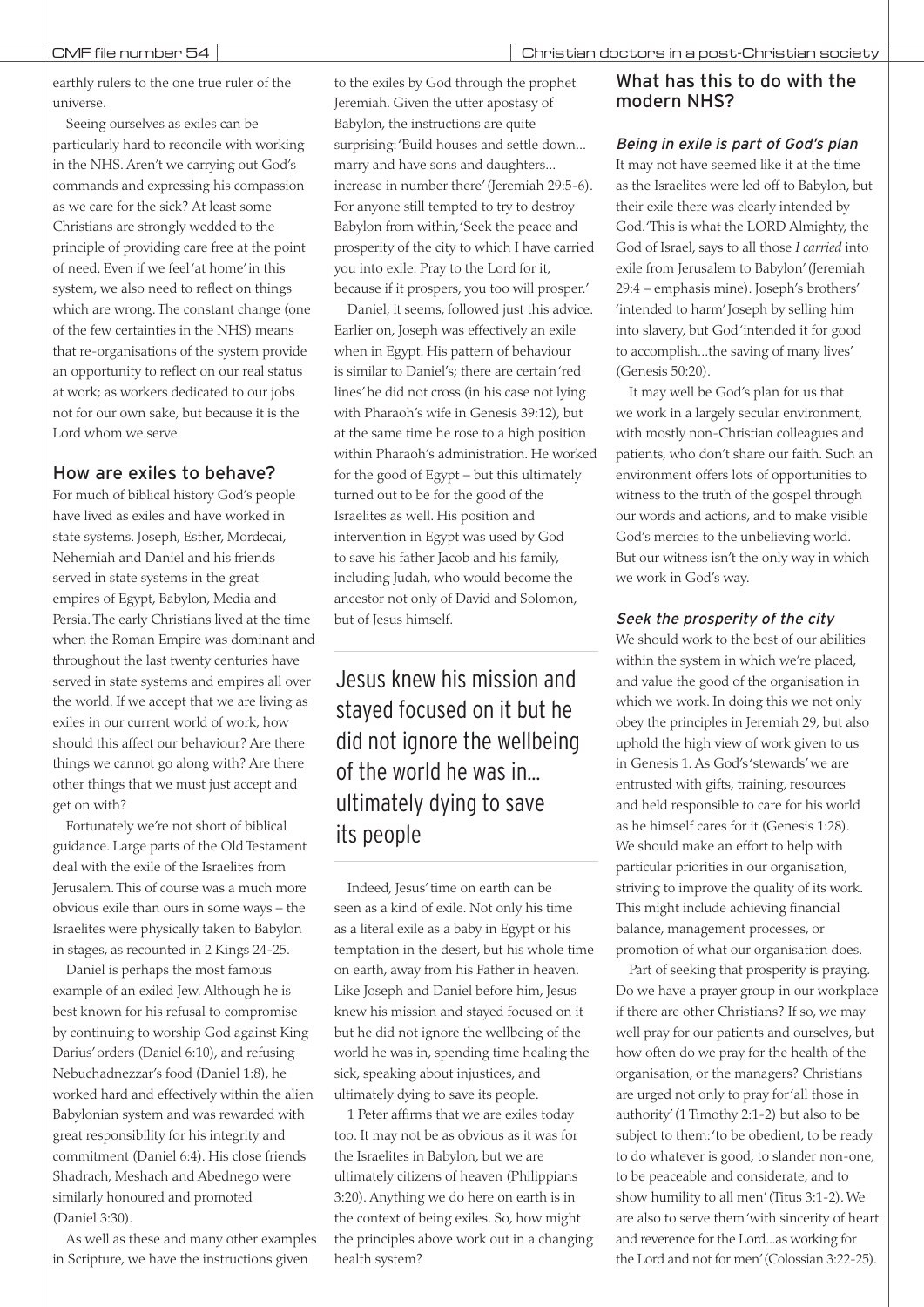# **A number of dilemmas arise for doctors and medical students working in a non-Christian system. Here we consider one current problem, and list some others which you may wish to consider.**

major concern over the latest health commissioning arrangements is that conflicts of interest are generated. For example, a CCG might well have to decide who is granted the contract for a particular service and local GPs i conflicts of interest are generated. For example, a CCG might well have to decide who is granted the contract for a particular service and local GPs in that area might well tender for the service. Such GPs will be represented on the commissioning group making the decision. Or we might be expected to make decisions over services at a local hospital in which our spouse works, or we might have investments that profit when private health companies do well.

Even at the level of day to day work there are significant conflicts for a GP. Undoubtedly there are large savings for the NHS in using the cheapest drug in a particular class for example. But how do we deal with this when a patient, unhappy about being switched after reading a newspaper article, asks whether we make any money ourselves out of the change? Prescribing incentive schemes mean that there is often some (very limited) financial reward attached to targets, and this further muddies the water.The recent reforms mean that GPs are much more directly accountable for costs, both of medication and outpatient referrals. Are we to follow our own financial interest, the interest of the NHS, or the interest of the patient? Or a mixture of the three? It is all very well to claim to ignore financial factors, but even then the same measurement used to reward us for reducing prescribing costs will also often be used as a measure of practice quality by bodies such as the Care Quality Commission (CQC).The answers are not simple.

Undoubtedly integrity is key to dealing with conflicts of interest.The reality is that there are *always* such conflicts of interest, and our role is to handle them openly and with integrity, rather than shy away from them. Being able to explain why we have made particular choices is important. We need to put the patient's need first where possible, but pay regard to budgetary factors as well.

Other areas of tension might include rationing of resources, triage systems (where one patient is prioritised over another), and more obvious problems around beginning and end of life ethics. Confidentiality is another tension; not only day to day on the ward, but in sharing information with social services in child protection cases or balancing confidentiality with security if working in a prison or other secure environment.

'Shining like stars'involves doing our duties'without complaining or arguing' (Philippians 2:14). Bitterness and cynicism are not part of a Christian character. Such commands can be challenging to follow, and we need to pray constantly for each other as we seek to obey.

It is difficult to seek the good of an organisation if we are not fully engaged with it. As Christians we rightly give a high priority to church and family but if we are constantly'semi-detached'at work we will struggle to really seek the wellbeing of our workplaces. We need to put in sufficient time at work to do this; we should spend time socialising with colleagues where that is part of the work culture, and perhaps participate in workplace activities like sports teams or choirs if these exist and if our abilities allow us. As well as helping us to seek the good of our organisation, such engagement gives us more chance to share our lives and faith with those around us. It might well be that our workplace, rather

than our immediate neighbourhood, is the primary mission field for many of us – after all we probably spend more of our waking hours there.

# Some of today's 'red lines' are obvious. We must not participate in the intentional killing of innocent human life, even if the person in question is unborn or very ill

# In for the long haul?

The Babylonian exiles were told clearly by Jeremiah that their exile would last beyond the lifetimes of those who originally went. Indeed Jeremiah 29:8 implies that false prophets may have been promising an early escape; God clearly disowns this.

We might earnestly desire to work in a system of healthcare run by Christians along biblical lines.The reality is that this is very unlikely.The advent of'any qualified provider'may in the medium to long term lead to Christian run and led services becoming more widespread again, but even then, such services will still be under the authority of the part of the NHS in charge of them.Though we should by all means pray for a system more responsive to Christian concerns and values, we must also accept that we might spend our entire working lives in a largely secular NHS.

# Conflicts of loyalty

The apostle Paul is quite unambiguous in telling the Romans to'submit...to the governing authorities'(Romans 13:1). The context of a Roman empire at that time hostile to Christians makes his argument that governments have been established by God even more compelling. But this is not a call for unquestioning obedience.The Bible is very clear about two particular'red lines': that we should not submit to obeying governing authorities when (first) they force us to do things which are wrong, or (second) try to prevent us from living and speaking in obedience to Jesus Christ.The Israelite midwives refused to kill Israelite babies when the king of Egypt ordered them to do so (Exodus 1:15-21). Daniel disobeyed King Darius when he was ordered to desist from public prayer and his friends did not bow down to Nebuchadnezzar's golden image. Peter said'We must obey God rather than men!'to the high priest and Sanhedrin when he was ordered not to preach the gospel (Acts 5:29).

Daniel drew quite a particular'red line' in Daniel 1; he makes some notable compromises (such as submitting to educational training, working in the court of a hostile king, and agreeing to a change of name), but he also chooses to draw a line on some issues, such as eating the king's food.

Some of today's'red lines'are obvious. We must not participate in the intentional killing of innocent human life, even if the person in question is unborn or very ill. We must be truthful in our dealings with patients, colleagues, and managers, even when under pressure to lie, particularly where money is in question. We must defend our freedom to live and speak for Jesus at work. We must act with integrity if employing other staff.